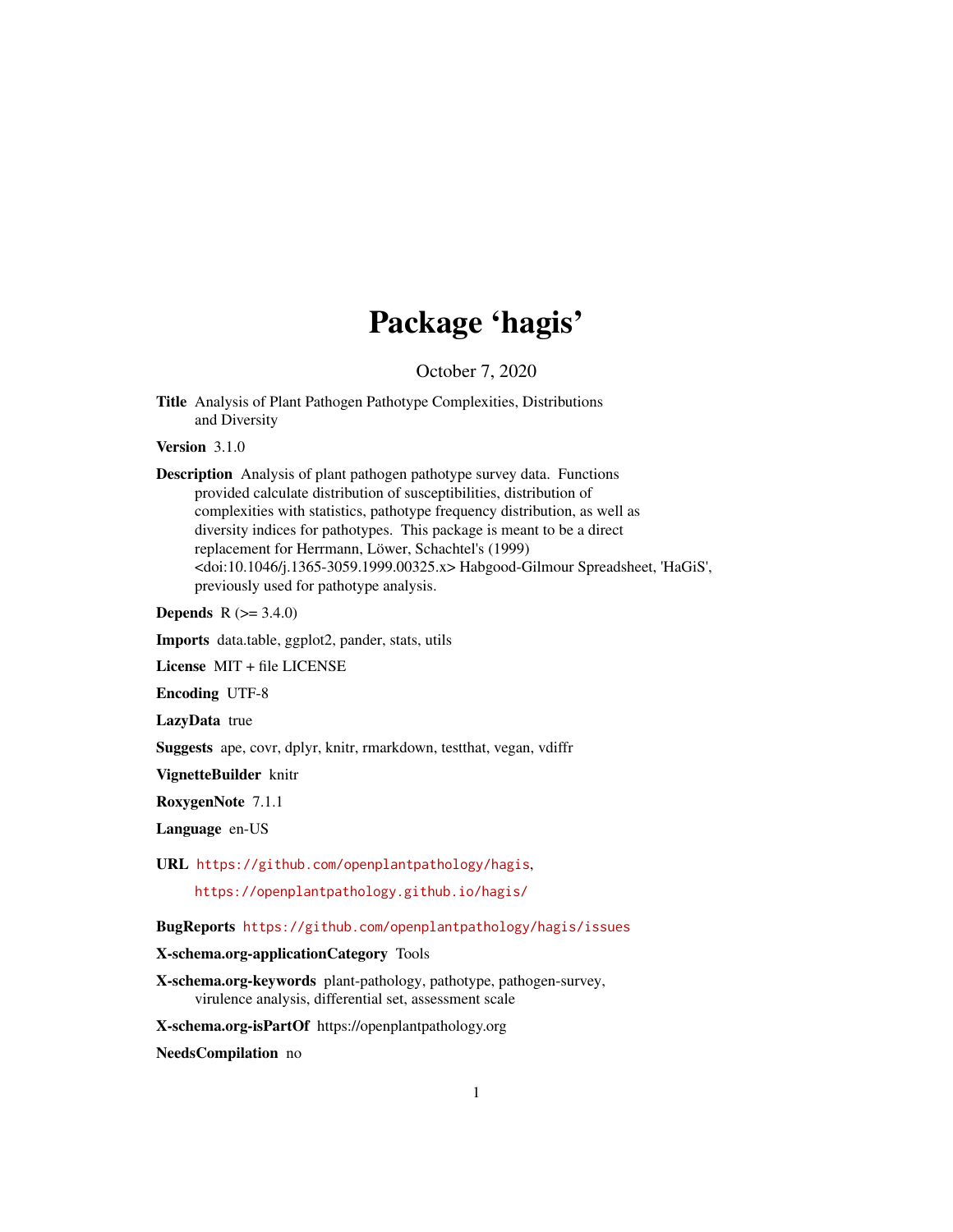<span id="page-1-0"></span>Author Austin G. McCoy [aut, ccp] (<https://orcid.org/0000-0003-2483-4184>), Zachary Noel [aut, ccp] (<https://orcid.org/0000-0001-6375-8300>), Adam H. Sparks [aut, cre] (<https://orcid.org/0000-0002-0061-8359>), Martin Chilvers [aut] (<https://orcid.org/0000-0001-8832-1666>), Zhian N. Kamvar [ctb, rev] (<https://orcid.org/0000-0003-1458-7108>), Michigan Soybean Promotion Committee [fnd], Project GREEEN [fnd], North Central Soybean Research Program [fnd], GRDC Project DAQ00186 [fnd]

Maintainer Adam H. Sparks <adamhsparks@gmail.com>

Repository CRAN

Date/Publication 2020-10-07 11:50:06 UTC

### R topics documented:

| Index |  |
|-------|--|
|       |  |
|       |  |
|       |  |
|       |  |
|       |  |
|       |  |
|       |  |
|       |  |
|       |  |
|       |  |

autoplot.hagis.complexities

*Plot* hagis *complexities objects*

#### Description

Creates a ggplot2 object of the frequency of complexity (percent per complexity) or a ggplot2 object of the distribution (number per complexity) calculated by [calculate\\_complexities\(\)](#page-3-1).

```
## S3 method for class 'hagis.complexities'
autoplot(object, type, color = NULL, order = NULL, ...)
```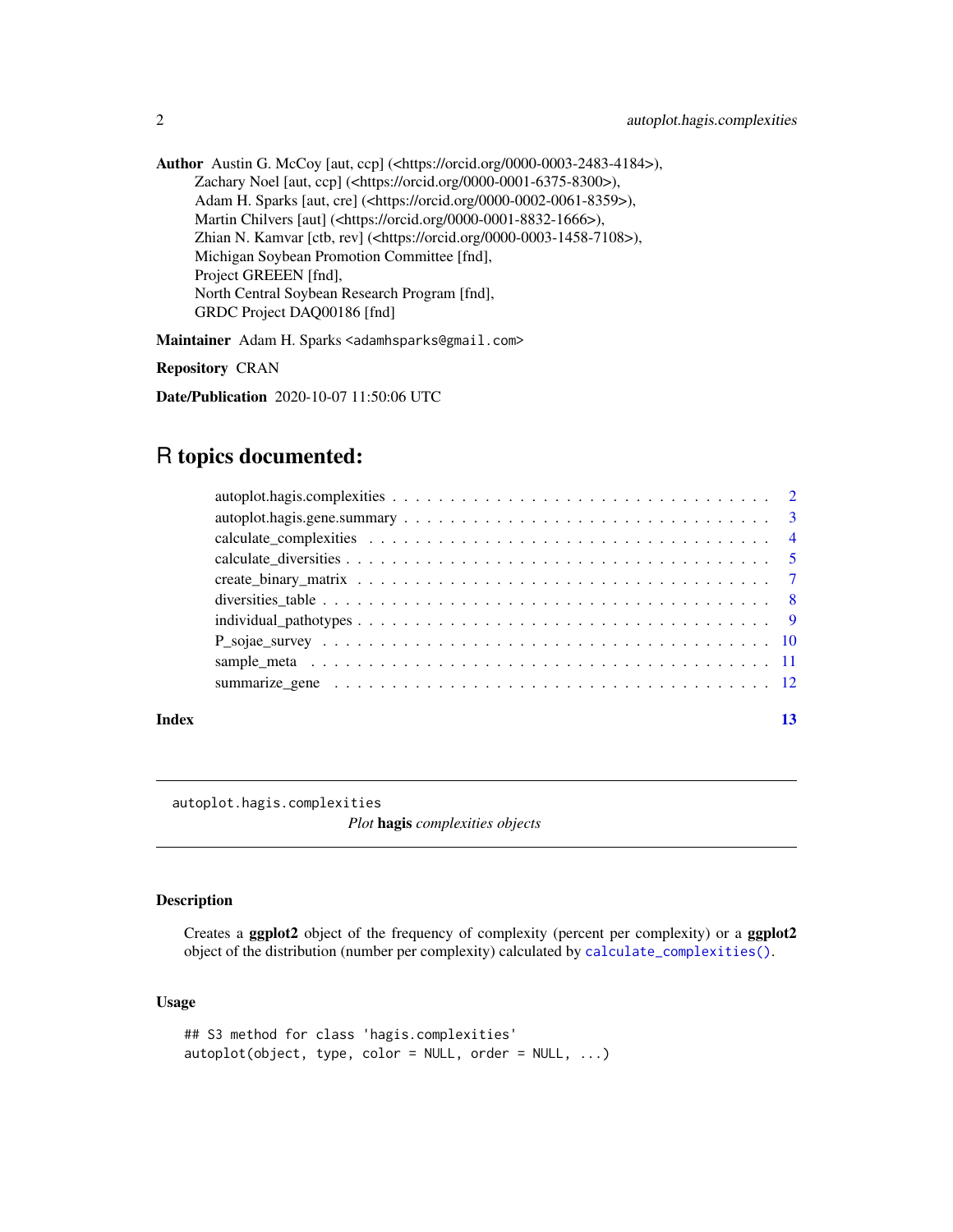<span id="page-2-0"></span>

| object                  | a hagis complexities object generated by calculate_complexities(). Char-<br>acter.                                                                                                                 |
|-------------------------|----------------------------------------------------------------------------------------------------------------------------------------------------------------------------------------------------|
| type                    | a vector of values for which the bar plot is desired. Specify whether to return a<br>graph of the frequency of complexities as a percentage, "percentage", or as the<br>count, "count". Character. |
| color                   | a named or hexadecimal color value to use for the bar color                                                                                                                                        |
| order                   | sort the x-axis of the bar chart by ascending or descending order of frequency.<br>Accepts ascending or descending input values. Defaults to complexity value.<br>Character.                       |
| $\cdot$ $\cdot$ $\cdot$ | passed to the chosen geom $(s)$                                                                                                                                                                    |

#### Value

A [ggplot2](#page-0-0) plot

#### Examples

```
# Using the built-in data set, P_sojae_survey
data(P_sojae_survey)
# calculate susceptibilities with a 60 % cutoff value
complexities <- calculate_complexities(x = P_sojae_survey,
                                       cutoff = 60,control = "susceptible",
                                       sample = "Isolate",
                                       gene = "Rps",
                                       perc_susc = "perc.susc")
# Visualize the distribution (count or actual values)
autoplot(complexities, type = "count")
# Visualize the frequency (percentages)
autoplot(complexities, type = "percentage")
```
autoplot.hagis.gene.summary *Plot* hagis *summary objects*

#### Description

Creates a ggplot2 object of the gene summaries calculated by [summarize\\_gene\(\)](#page-11-1)

```
## S3 method for class 'hagis.gene.summary'
autoplot(object, type, color = NULL, order = NULL, ...)
```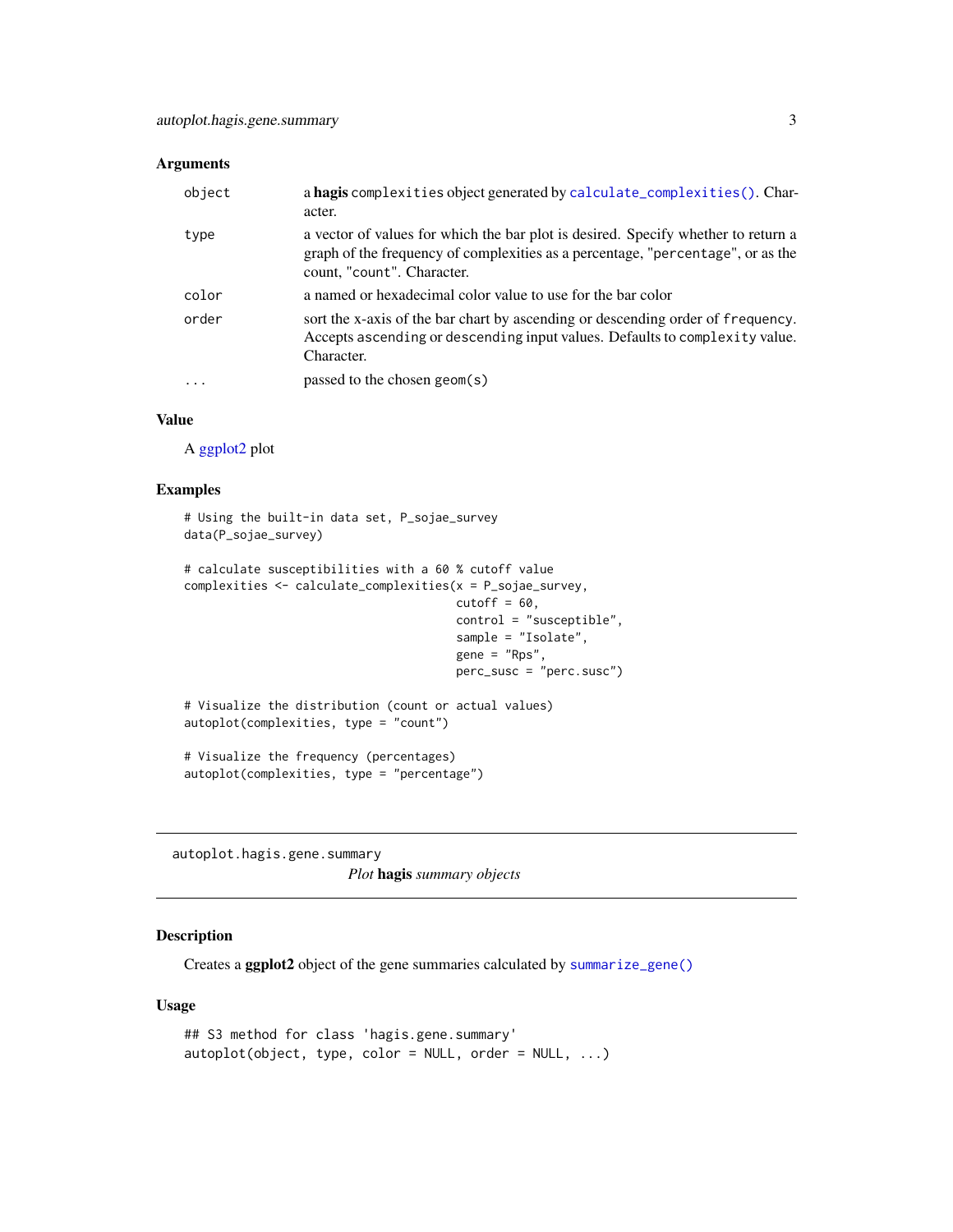<span id="page-3-0"></span>

| object   | a hagis.gene.summary object generated by summarize_gene(). Character.                                                                                                                                   |
|----------|---------------------------------------------------------------------------------------------------------------------------------------------------------------------------------------------------------|
| type     | a vector of values for which the bar plot is desired. Specify whether to return a<br>graph of the percent pathogenic isolates, percentage, or as the count, "count".<br>Character.                      |
| color    | a named or hexadecimal color value to use for the bar color                                                                                                                                             |
| order    | sort the x-axis of the bar chart by ascending or descending order of N_virulent_isolates<br>or percent_pathogenic. Accepts ascending or descending input values. De-<br>faults to gene name. Character. |
| $\cdots$ | passed to the chosen geom(s)                                                                                                                                                                            |

#### Value

A [ggplot2](#page-0-0) plot

#### Examples

```
# Using the built-in data set, P_sojae_survey
data(P_sojae_survey)
# calculate susceptibilities with a 60 % cutoff value
susc <- summarize_gene(x = P_sojae_survey,
                      cutoff = 60,
                       control = "susceptible",
                       sample = "Isolate",
                       gene = "Rps",
                      perc_susc = "perc.susc")
# Visualize the summary of genes
autoplot(susc, type = "percentage")
```
<span id="page-3-1"></span>calculate\_complexities

*Calculate distribution of complexities by sample*

#### Description

This function will calculate the distribution of susceptibilities by sample

```
calculate_complexities(x, cutoff, control, sample, gene, perc_susc)
```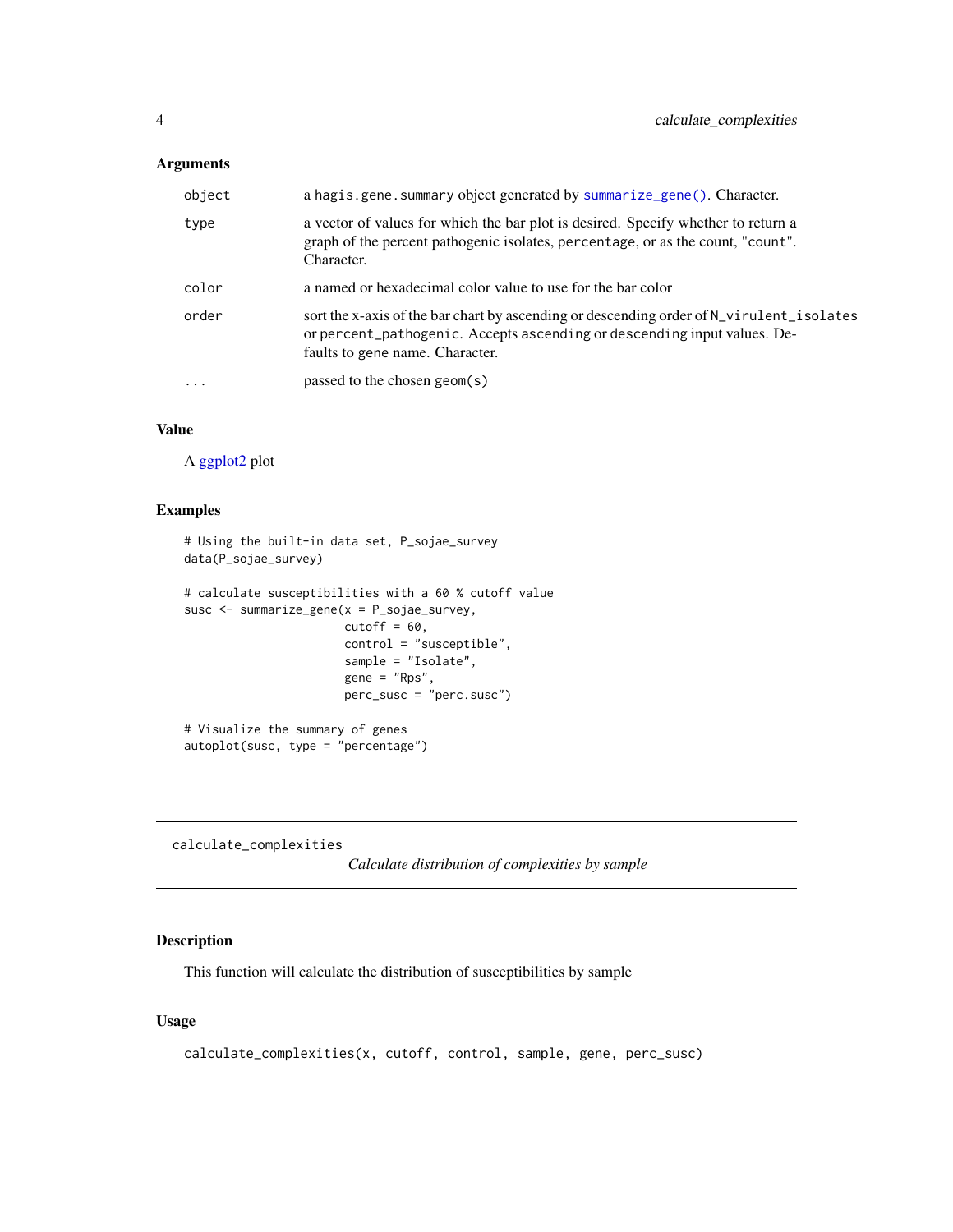<span id="page-4-0"></span>

| $\mathsf{x}$ | a data. frame containing the data.                                                       |
|--------------|------------------------------------------------------------------------------------------|
| cutoff       | value for percent susceptible cutoff. Numeric.                                           |
| control      | value used to denote the susceptible control in the gene column. Character.              |
| sample       | column providing the unique identification for each sample being tested. Char-<br>acter. |
| gene         | column providing the gene(s) being tested. Character.                                    |
| perc_susc    | column providing the percent susceptible reactions. Character.                           |

#### Value

calculate\_complexities returns an object of class hagis.complexities.

An object of class hagis.complexities is a list containing the following components

grouped\_complexities a [data.table::data.table\(\)](#page-0-0) object of grouped complexities individual\_complexities a [data.table::data.table\(\)](#page-0-0) object of individual complexities

#### Examples

# Using the built-in data set, P\_sojae\_survey data(P\_sojae\_survey) P\_sojae\_survey

```
# calculate susceptibilities with a 60 % cutoff value
complexities <- calculate_complexities(x = P_sojae_survey,
                                       cutoff = 60,
                                       control = "susceptible",
                                       sample = "Isolate",
                                       gene = "Rps",
                                       perc_susc = "perc.susc")
complexities
```
summary(complexities)

<span id="page-4-1"></span>calculate\_diversities *Calculate diversities indices*

#### Description

Calculates pathogen diversity indices.

This function calculates five diversity indices for the user.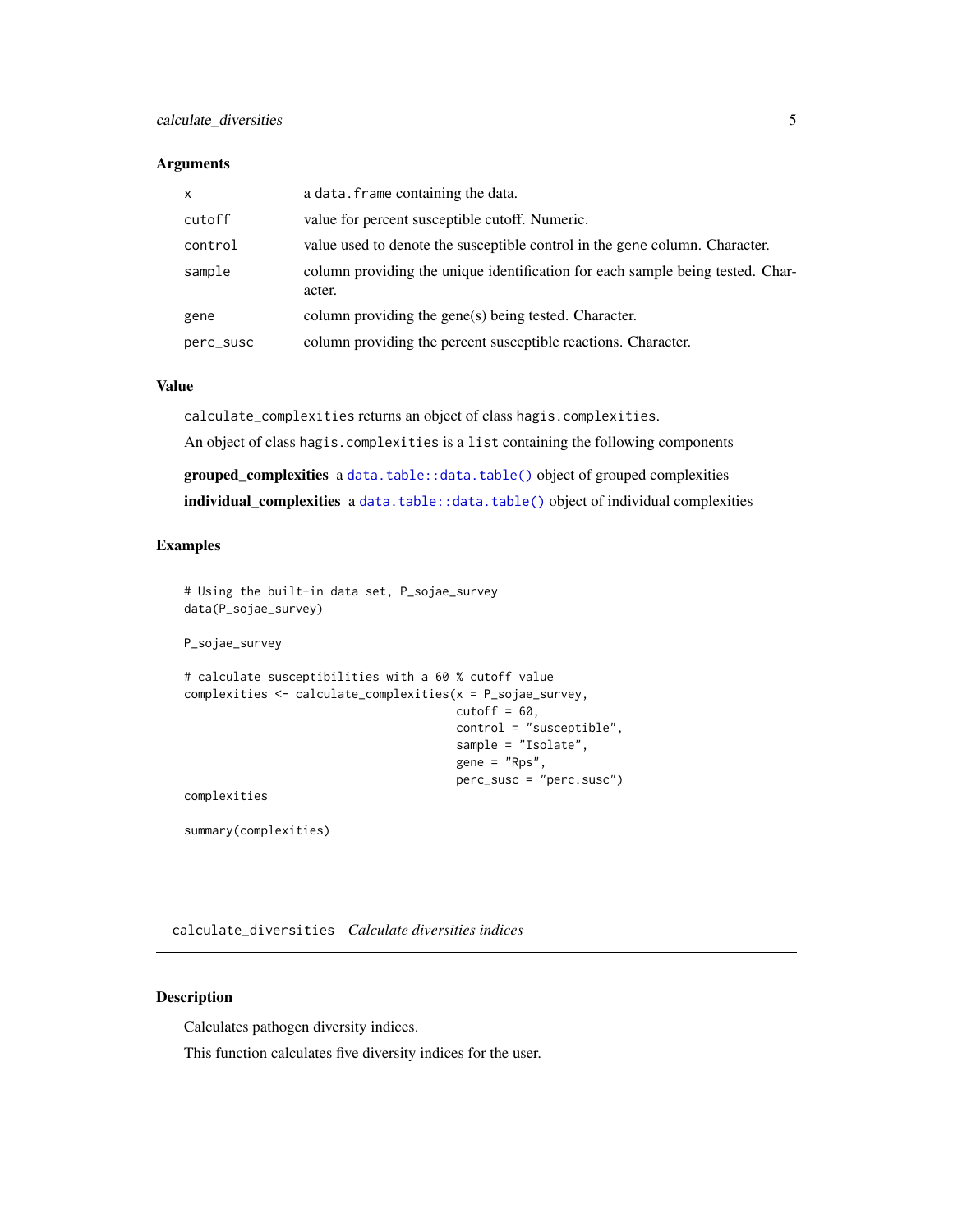• Simple diversity index, which will show the proportion of unique pathotypes to total samples. As the values gets closer to 1, there is greater diversity in pathoypes within the population. Simple diversity is calculated as:

$$
D=\frac{Np}{Ns}
$$

where  $Np$  is the number of pathotypes and  $Ns$  is the number of samples.

• Gleason diversity index, an alternate version of Simple diversity index, is less sensitive to sample size than the Simple index.

$$
D = \frac{(Np - 1)}{\log(Ns)}
$$

Where  $Np$  is the number of pathotypes and  $Ns$  is the number of samples.

• Shannon diversity index is typically between 1.5 and 3.5, as richness and evenness of the population increase, so does the Shannon index value.

$$
D = -\sum_{i=1}^{R} p_i \log p_i
$$

Where  $p_i$  is the proportional abundance of species i.

• Simpson diversity index values range from 0 to 1, 1 represents high diversity and 0 represents no diversity. Where diversity is calculated as:

$$
D = \sum_{i=1}^{R} p_i^2
$$

• Evenness ranges from 0 to 1, as the Evenness value approaches 1, there is a more even distribution of each pathoype's frequency within the population. Where Evenness is calculated as:

$$
D = \frac{H'}{log(Np)}
$$

where  $H'$  is the Shannon diversity index and  $Np$  is the number of pathotypes.

#### Usage

```
calculate_diversities(x, cutoff, control, sample, gene, perc_susc)
```
#### Arguments

| column providing the unique identification for each sample being tested. Char- |
|--------------------------------------------------------------------------------|
|                                                                                |
|                                                                                |
|                                                                                |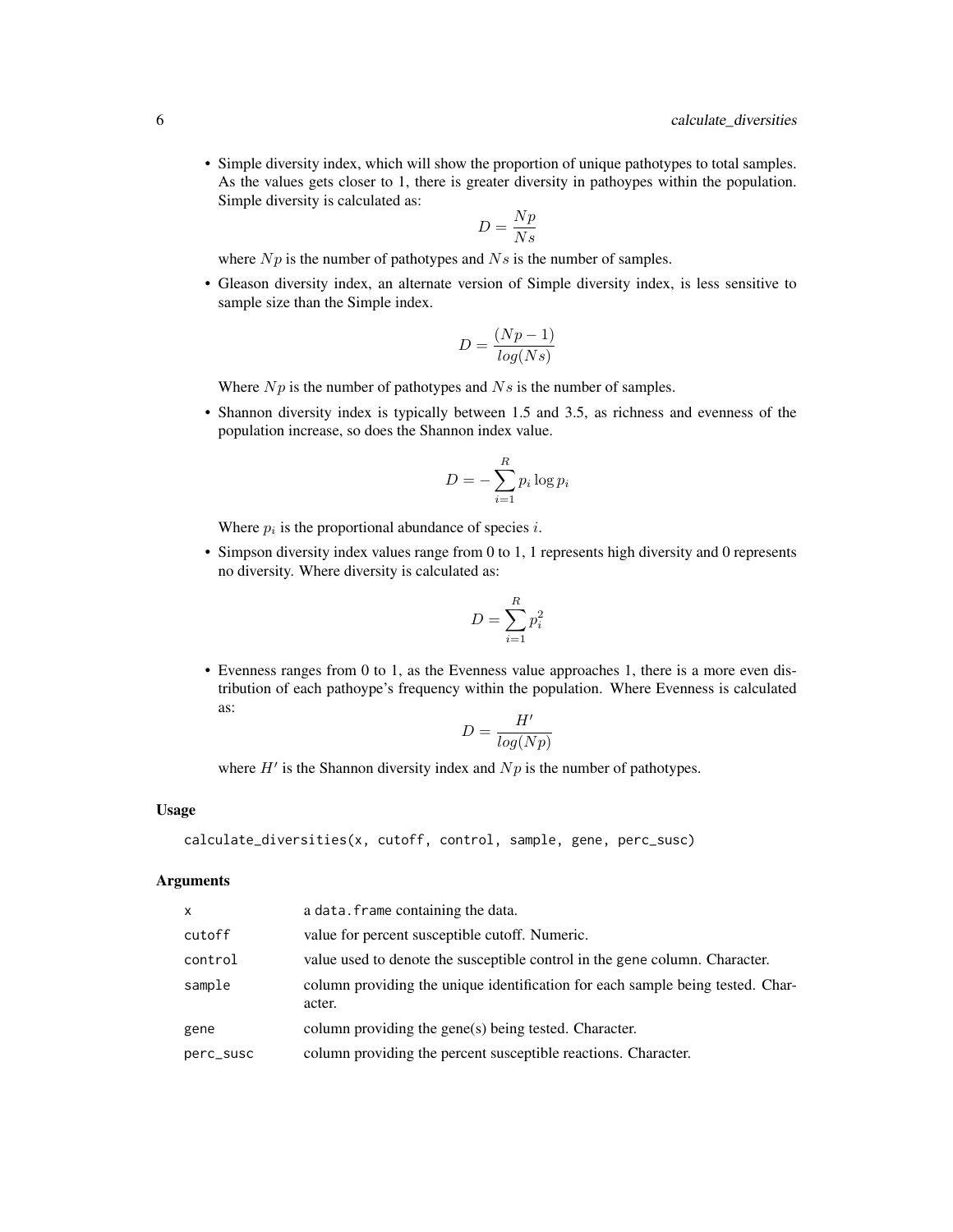#### <span id="page-6-0"></span>Value

hagis.diversities object containing

- Number of Samples
- Number of Pathotypes
- Simple Diversity Index
- Gleason Diversity Index
- Shannon Diversity Index
- Simpson Diversity Index
- Evenness Diversity Index

#### Examples

```
# Using the built-in data set, P_sojae_survey
data(P_sojae_survey)
```
P\_sojae\_survey

```
# calculate susceptibilities with a 60 % cutoff value
diversities <- calculate_diversities(x = P_sojae_survey,
                                     cutoff = 60,control = "susceptible",
                                     sample = "Isolate",
                                     gene = "Rps",
                                     perc_susc = "perc.susc")
```
diversities

create\_binary\_matrix *Create binary data matrix*

#### Description

Creates a binary data matrix from pathotype data representing the pathotype of each isolate. This binary data matrix can be used to visualize beta-diversity of pathotypes using **vegan** and **ape**.

```
create_binary_matrix(x, cutoff, control, sample, gene, perc_susc)
```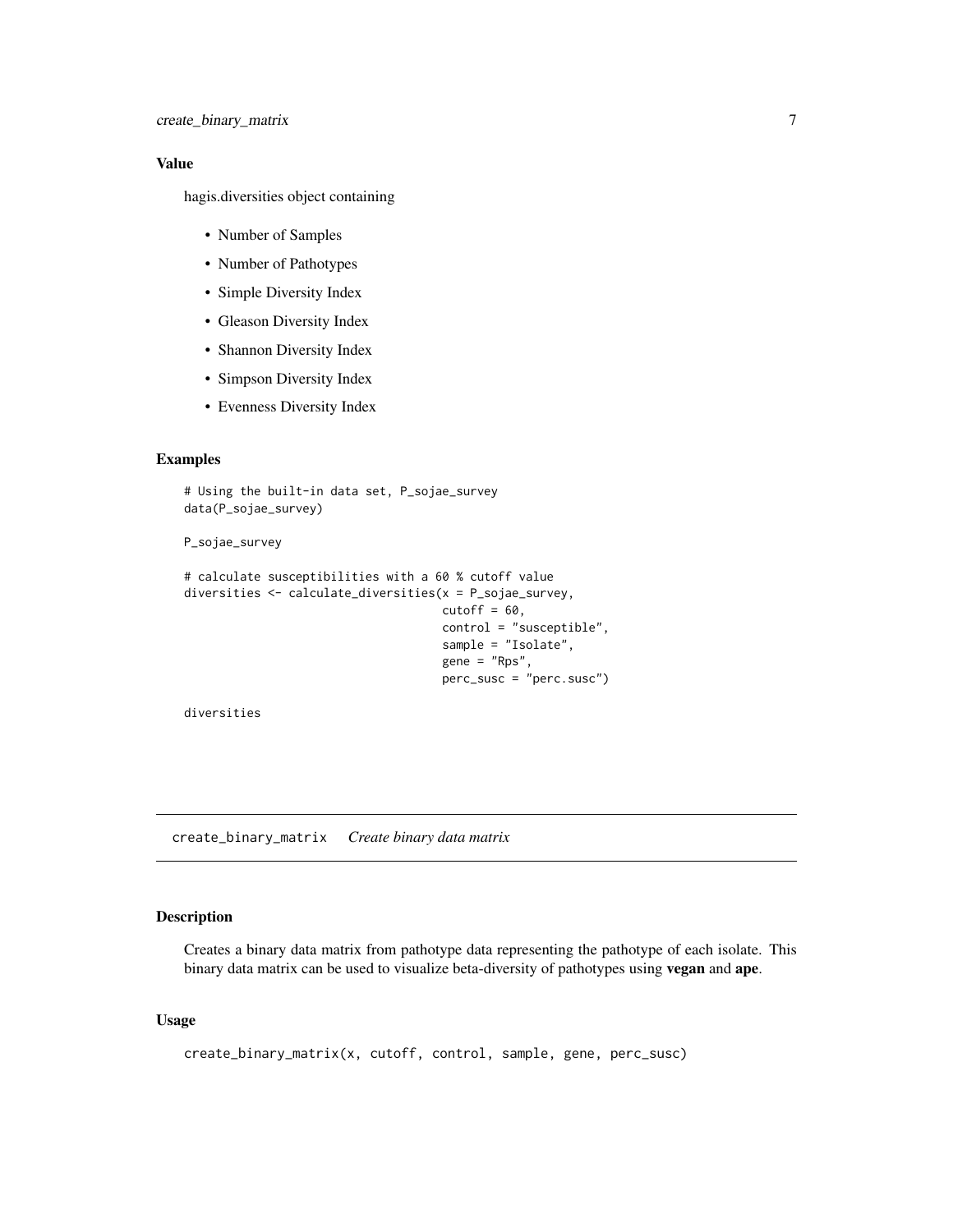<span id="page-7-0"></span>

| $\mathsf{x}$ | a data. frame containing the data.                                                       |
|--------------|------------------------------------------------------------------------------------------|
| cutoff       | value for percent susceptible cutoff. Numeric.                                           |
| control      | value used to denote the susceptible control in the gene column. Character.              |
| sample       | column providing the unique identification for each sample being tested. Char-<br>acter. |
| gene         | column providing the gene(s) being tested. Character.                                    |
| perc_susc    | column providing the percent susceptible reactions. Character.                           |

#### Value

create\_binary\_matrix returns a binary matrix of pathotype data as a [matrix](#page-0-0) object

#### Examples

```
# Using the built-in data set, P_sojae_survey
data(P_sojae_survey)
P_sojae_survey
# calculate susceptibilities with a 60 % cutoff value
final_matrix <- create_binary_matrix(x = P_sojae_survey,
                                    cutoff = 60,
                                    control = "susceptible",
                                    sample = "Isolate",
                                    gene = "Rps",
                                    perc_susc = "perc.susc")
final_matrix
```
<span id="page-7-1"></span>diversities\_table *Prints table of diversities*

#### Description

Print the frequency table of diversities from a hagis.diversities object The resulting object is a [pander](#page-0-0) table (a text object for Markdown) for ease of use in reporting and viewing in the console.

#### Usage

diversities\_table(x, ...)

#### Arguments

|   | a hagis.diversities object generated by calculate_diversities() |
|---|-----------------------------------------------------------------|
| . | other arguments passed to pander::pander0ptions()               |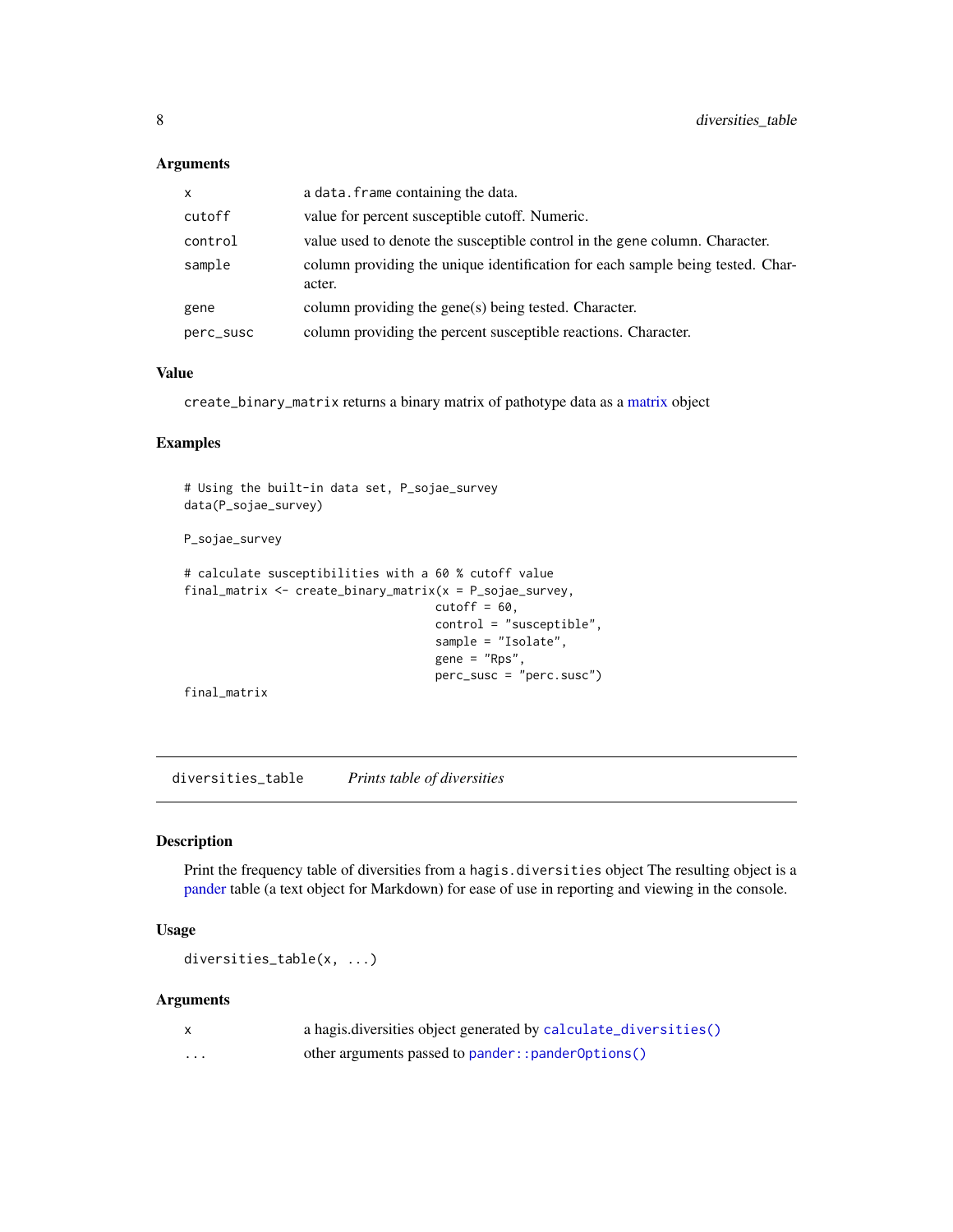#### <span id="page-8-0"></span>Value

A [pander](#page-0-0) object of diversities

#### See Also

[calculate\\_diversities\(\)](#page-4-1), [individual\\_pathotypes\(\)](#page-8-1)

#### Examples

```
# Using the built-in data set, P_sojae_survey
data(P_sojae_survey)
```
#### P\_sojae\_survey

```
# calculate susceptibilities with a 60 % cutoff value
diversities <- calculate_diversities(x = P_sojae_survey,
                                     cutoff = 60,
                                     control = "susceptible",
                                     sample = "Isolate",
                                     gene = "Rps",
                                     perc_susc = "perc.susc")
# print the diversities table
```
diversities\_table(diversities)

<span id="page-8-1"></span>individual\_pathotypes *Prints individual pathotypes for each sample*

#### Description

Print an object from a hagis.diversities object with individual pathotypes, *i.e.* each sample's pathotype. The resulting object is a [pander](#page-0-0) table (a text object for Markdown) for ease of use in reporting and viewing in the console.

#### Usage

```
individual_pathotypes(x, ...)
```
#### Arguments

|          | a hagis.diversities object generated by calculate_diversities() |
|----------|-----------------------------------------------------------------|
| $\cdots$ | other arguments passed to pander:: pander0ptions()              |

#### Value

A [pander](#page-0-0) object of individual pathotypes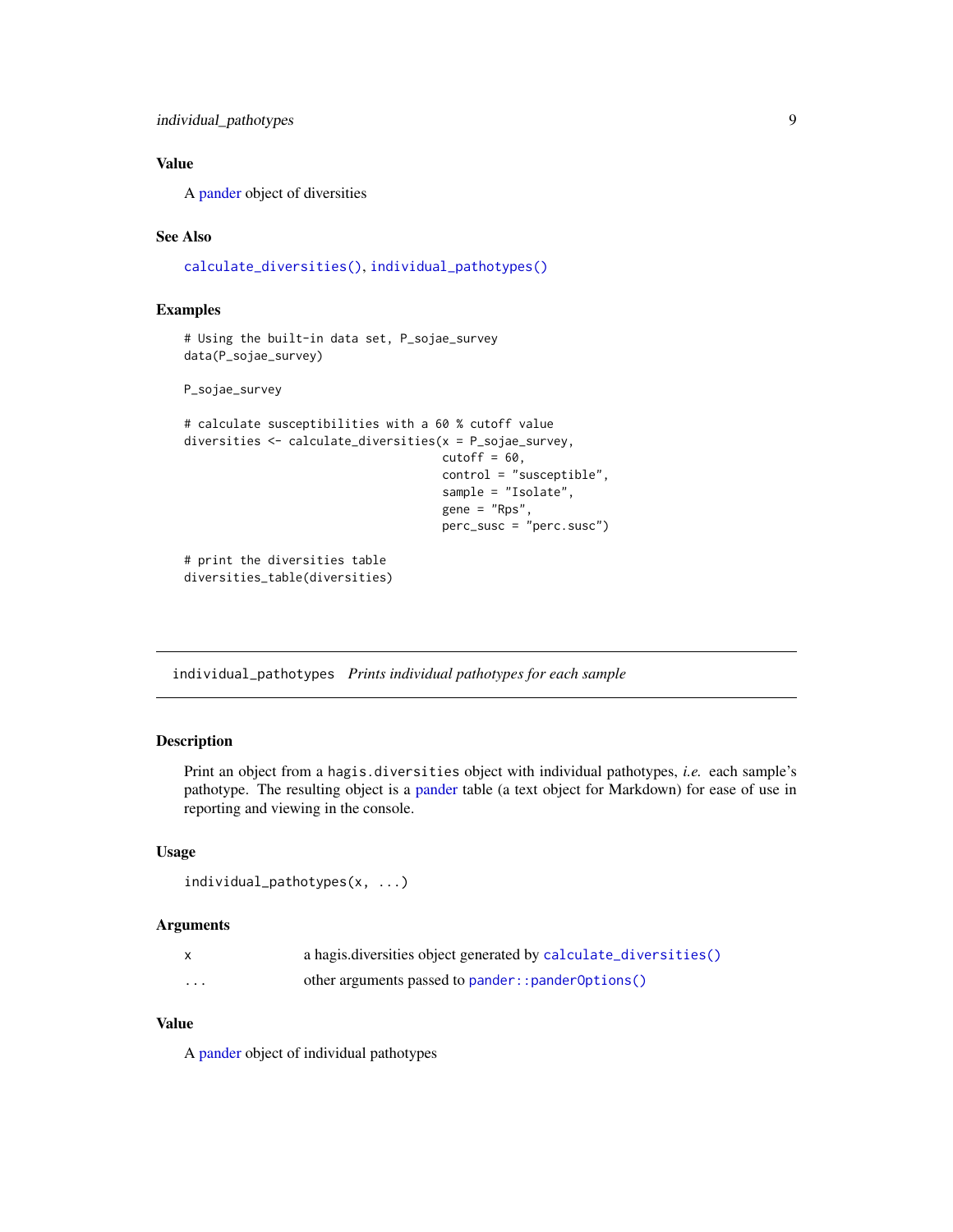#### <span id="page-9-0"></span>See Also

```
calculate_diversities(), diversities_table()
```
#### Examples

```
# Using the built-in data set, P_sojae_survey
data(P_sojae_survey)
P_sojae_survey
# calculate susceptibilities with a 60 % cutoff value
diversities <- calculate_diversities(x = P_sojae_survey,
                                     cutoff = 60,
                                     control = "susceptible",
                                     sample = "Isolate",
                                     gene = "Rps",
                                     perc_susc = "perc.susc")
# print the diversities table
```
individual\_pathotypes(diversities)

P\_sojae\_survey Phytophthora sojae *survey example data*

#### Description

Data from a *Phytophthora sojae* survey

#### Usage

data(P\_sojae\_survey)

#### Format

An object of class data.table with 294 observations of 12 variables

Isolate *P. sojae* isolate identifier

Line Soybean cultivar

Rps *Rps* gene identifier

Total Total number of plants inoculated

HR (1) Number of plants that exhibit a hypersensitive response after inoculation

Lesion (2) Number of plants that develop a lesion at inoculation site

- Lesion to cotyledon (3) Number of plants that develop a lesion, which advances to the hypocotyl of the seedling after infection
- Dead (4) Number of dead plants that are observed after inoculation

total.susc The total number of susceptible plants (Lesion+Lesion to cotyledon+Dead)

total.resis The total number of resistant plants (equal to HR value)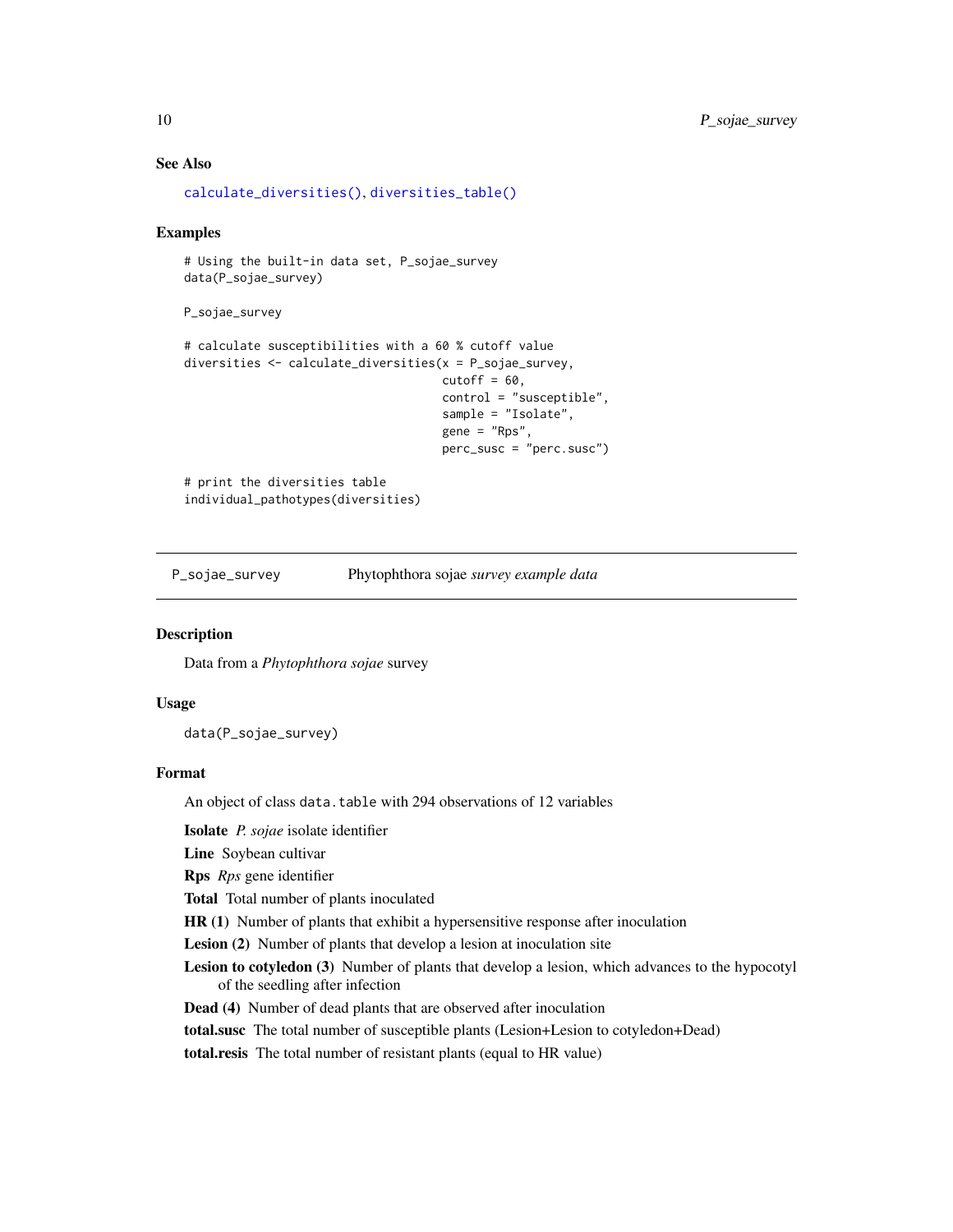#### <span id="page-10-0"></span>sample\_meta 11

#### Source

Data from an ongoing 2017 *Phytophthora sojae* survey in Michigan, conducted by A. G. McCoy *et al.*.

#### Examples

```
data(P_sojae_survey)
P_sojae_survey
```
sample\_meta Phytophthora sojae *survey example metadata*

#### Description

Metadata to accompany internal data from a *Phytophthora sojae* survey used for an example in the "Beta-diversity Analyses" vignette.

#### Usage

data(sample\_meta)

#### Format

An object of class data.frame with 21 observations of 2 variables

Sample *P. sojae* sample identifier

Locale US State where sample was collected, limited to Michigan

#### Source

Data from an ongoing 2017 *Phytophthora sojae* survey in Michigan, conducted by A. G. McCoy *et al.*.

#### Examples

```
data(sample_meta)
sample_meta
```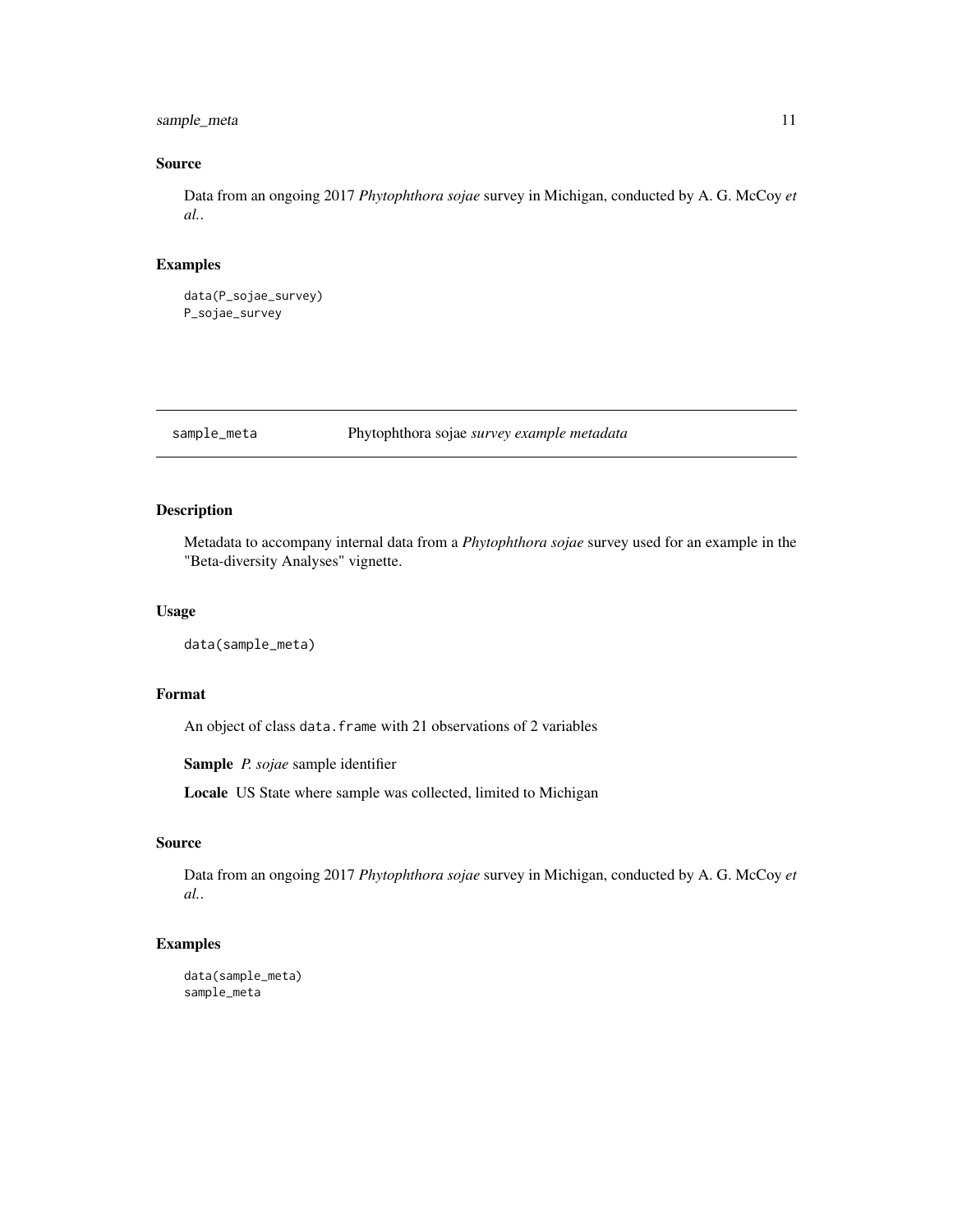<span id="page-11-1"></span><span id="page-11-0"></span>

#### Description

This function will calculate the distribution of susceptibilities by gene.

#### Usage

summarize\_gene(x, cutoff, control, sample, gene, perc\_susc)

#### Arguments

| $\mathsf{x}$ | a data. frame containing the data.                                                       |
|--------------|------------------------------------------------------------------------------------------|
| cutoff       | value for percent susceptible cutoff. Numeric.                                           |
| control      | value used to denote the susceptible control in the gene column. Character.              |
| sample       | column providing the unique identification for each sample being tested. Char-<br>acter. |
| gene         | column providing the gene(s) being tested. Character.                                    |
| perc_susc    | column providing the percent susceptible reactions. Character.                           |

#### Value

returns an object of [class](#page-0-0) hagis.gene.summary An object of class hagis.gene.summary is a [data.table::data.table\(\)](#page-0-0) containing the following components columns

gene the gene

N\_virulent\_isolates the total number virulent isolates for a given gene in the gene column percent\_pathogenic the frequency with which a gene is pathogenic

#### Examples

```
# Using the built-in data set, P_sojae_survey
data(P_sojae_survey)
P_sojae_survey
# calculate susceptibilities with a 60 % cutoff value
susc <- summarize_gene(x = P_sojae_survey,
                       cutoff = 60,
                       control = "susceptible",
                       sample = "Isolate",
                       gene = "Rps",
                       perc_susc = "perc.susc")
```
susc